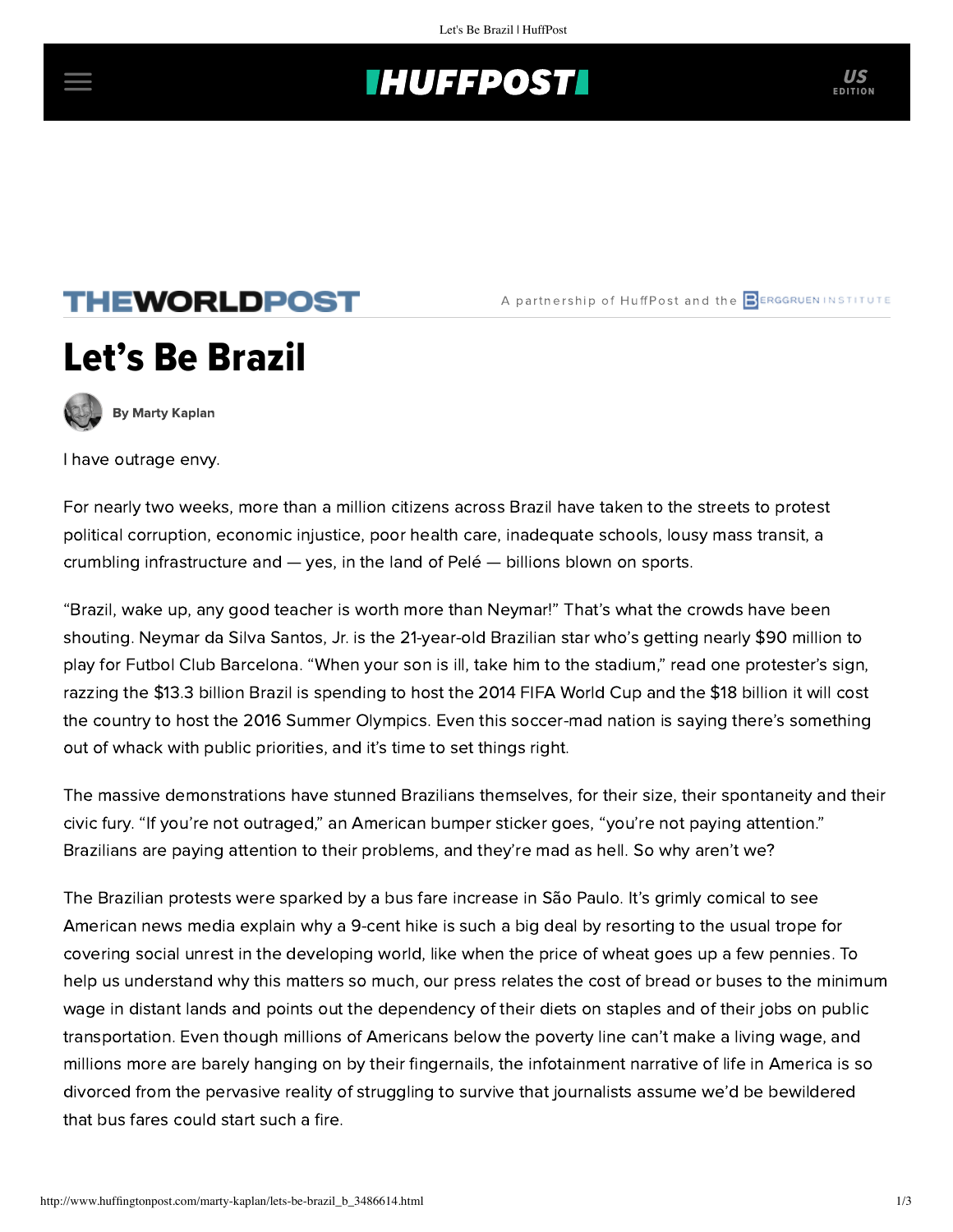## Let's Be Brazil | HuffPost

There are, of course, plenty of dissimilarities between the U.S. and Brazil, a developing nation ruled by military dictatorship until 1985, but there are also plenty of all-too-close analogies between what's pissing off Brazilians and what ought to piss off Americans.

- Income inequality. Brazil is in the world's bottom 10 percent on [income inequality](http://www.gfmag.com/tools/global-database/economic-data/11944-wealth-distribution-income-inequality.html#axzz2WxsMtZ5y), ranking 121st out of 133 countries. But the U.S. ranks 80th, just below Sri Lanka, Mauritania and Nicaragua.
- Wealth distribution. There are only six countries in the world whose [wealth distribution](http://en.wikipedia.org/wiki/List_of_countries_by_distribution_of_wealth) accumulated holdings, not annual funds earned — is more unequal than Brazil. But the U.S. is one of those six.
- Education. The annual rate of [growth in student achievement](http://www.hks.harvard.edu/pepg/PDF/Papers/PEPG12-03_CatchingUp.pdf) in math, reading and science in Brazil is 4 percent of a standard deviation. But U.S. educational achievement is growing at less than half that rate: 1.6 percent, just below Iran.
- Corruption. Brazil ranks 121 in [public trust in the ethical standards of politicians,](http://www3.weforum.org/docs/WEF_GlobalCompetitivenessReport_2012-13.pdf) out of 144 countries. But the U.S. comes in only at 54, just above Gabon.
- Infrastructure. The quality of Brazil's infrastructure puts it at a dismal 107, out of 144 countries. But the U.S. ranks 25th [— below most other advanced industrial countries and even behind some developing nations, like Oman an](http://www.businessinsider.com/us-infrastructure-behind-developed-world-2013-1)d Barbados.
- Health care. Brazil's health care system ranks 125th out of 190 countries. But the U.S., jingoistic rhetoric notwithstanding, is only 38th. Among our peer nations — wealthy democracies — [we're dead last](http://www.jewishjournal.com/marty_kaplan/article/being_american_is_bad_for_your_health), and it's only gotten worse over the past several decades.

So why aren't Americans at the barricades?

Our spirits have been sickened by the toxins baked into our political system, which legalizes graft and is held hostage by special interests and a gerrymandered minority. As a result, we are legislatively incapable of dealing with big problems like joblessness, climate change, gun safety, infrastructure, hunger or based on recent House Republican chaos — immigration. The public investments we're not making — in schools, teachers, roads, bridges, clean energy — are killing us. Our tax code is the [least progressive](http://www.thedailybeast.com/newsweek/blogs/the-gaggle/2010/04/15/why-america-s-tax-code-is-the-least-progressive-in-the-industrialized-world.html) in the industrial world. The most massive transfer of wealth in history, plus a cult of fiscal austerity, is destroying our middle class. Tuition is increasingly unaffordable, and retirement is increasingly unavailable. The banks that stole trillions of dollars of Americans' worth have not only gone unpunished; they're still at it.

For a moment, it looked like the Occupy movement might change some of that. It's striking how closely the complaints within Brazil about their protesters are already tracking the criticism of Occupy made in the U.S.: The only thing keeping them going is the police's overreaction. They have too many demands. Their demands are [incoherent](http://articles.latimes.com/2013/jun/21/world/la-fg-ff-brazil-protests-20130622). Their demands lack focus. They're leaderless. They're young and naïve. They're drunk. They're [violent](http://www.nytimes.com/2013/06/22/world/americas/sweeping-protests-in-brazil-pull-in-an-array-of-grievances.html). They're vandals, delinquents, drunks, druggies, terrorists.

Here at home, those charges, and the advent of cold weather, proved fatal. So oligarchs rock, plutocrats roll and Occupy rolled over. Today, with both political parties hooked on special interest money, with demagogues given veto power and media power, hope feels naïve. You'd have to have just fallen off the